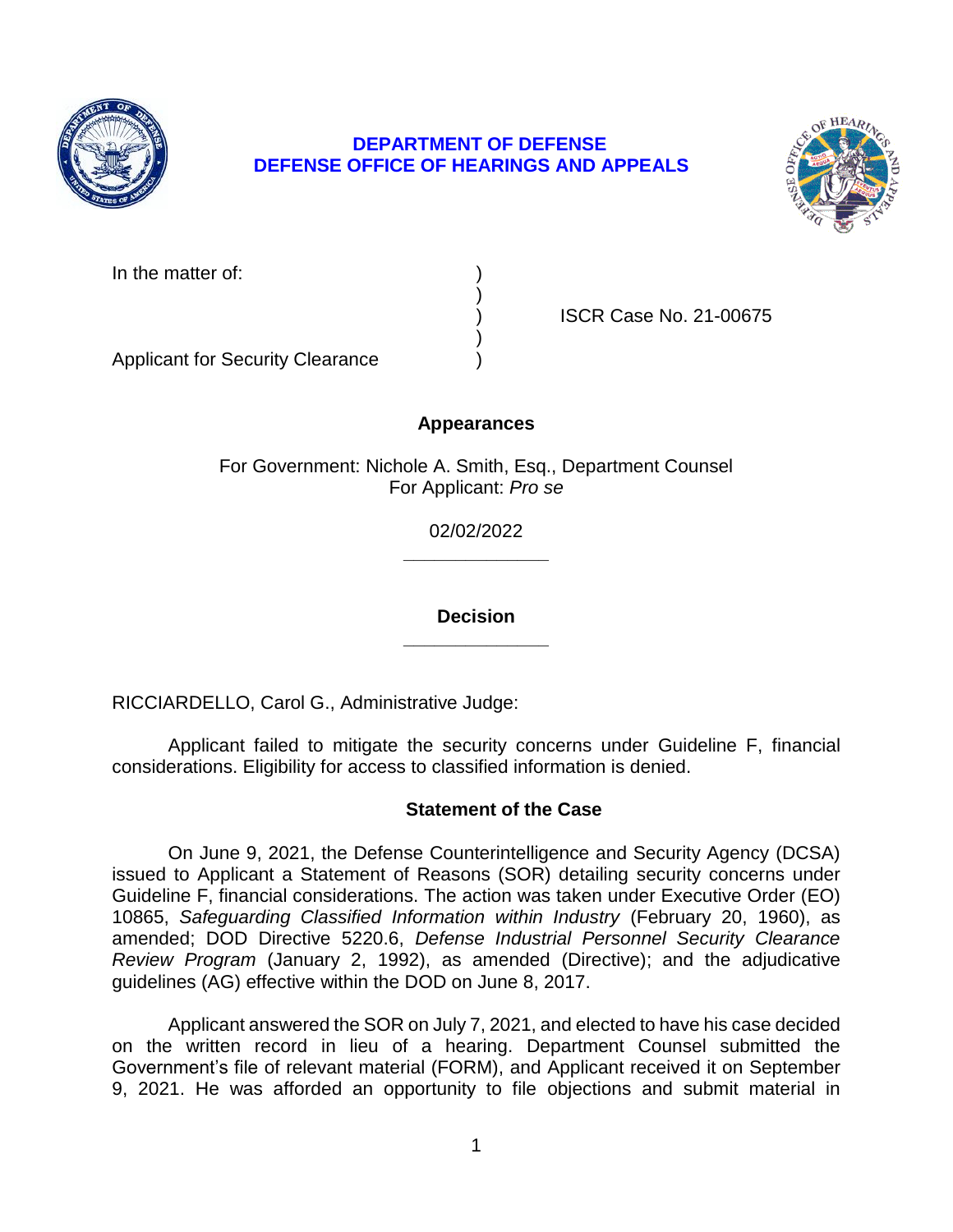refutation, extenuation, or mitigation within 30 days of receipt of the FORM. The Government's evidence is identified as Items 1 through 5. Applicant provided a response to the FORM, did not object to the Government's evidence, and submitted documents marked as Applicant Exhibit (AE) A through J. The Government had no objections. All evidence was admitted. The case was assigned to me on November 4, 2021.

#### **Findings of Fact**

 Applicant admitted the SOR allegations in ¶¶ 1.a, 1.e through 1.l, and 1.p. He denied the SOR allegations in ¶¶ 1.b through 1.d, and 1.m through 1.o. After a thorough and careful review of the pleadings and exhibits submitted, I make the following findings of fact.

 Applicant is 44 years old. He married in 2000 and divorced in October 2018. He has two children from the marriage, ages 16 and 12. He was employed from 2001 to 2018. He was unemployed from November 2018 until July 2019. He worked for two different employers until he was hired by his present employer in April 2020. (Item 3)

 Applicant and his wife filed Chapter 13 bankruptcy in 2010 and had their debts discharged in 2015. He and his wife had considerable consumer debt and judgments discharged. (Item 2)

 Since the bankruptcy discharge, Applicant has accumulated numerous delinquent debts that are alleged in the SOR. A couple became delinquent in 2018, but most happened in 2020. He disputed three judgments that were alleged (SOR ¶¶ 1.b-\$4,991; and do not appear on his October 2020 credit report. These allegations are resolved in Applicant's favor. His bankruptcy was not alleged in the SOR. Any derogatory information that was not alleged will not be considered for disqualifying purposes, but may be considered, in the application of mitigating conditions, and when making a whole-person 1.c-\$1,959; and 1.d- \$7,145). It appears these are included in his bankruptcy discharge analysis.

 Applicant attributed his current financial difficulties to his divorce and period of unemployment. In his June 2020 security clearance application (SCA), he disclosed his child support was in arrears (approximately \$10,500) due to his unemployment. He noted he was making timely payments and additional payments each month to apply to the arrearage. SOR ¶ 1.e reflects the amount in arrears is \$11,137. He did not disclose any other financial delinquencies. (Items 2, 3)

 In his FORM response, Applicant provided a copy of his current child support payment record. It reflects he is making regular payments and additional payments to reduce the arrearage. As of July 2021 the arrearage balance is \$6,803. Applicant is resolving the debt in SOR ¶ 1.e. (Answer to SOR; AE H)

 In October 2020, Applicant was interviewed by a government investigator as part of his background investigation. He confirmed with the investigator his child support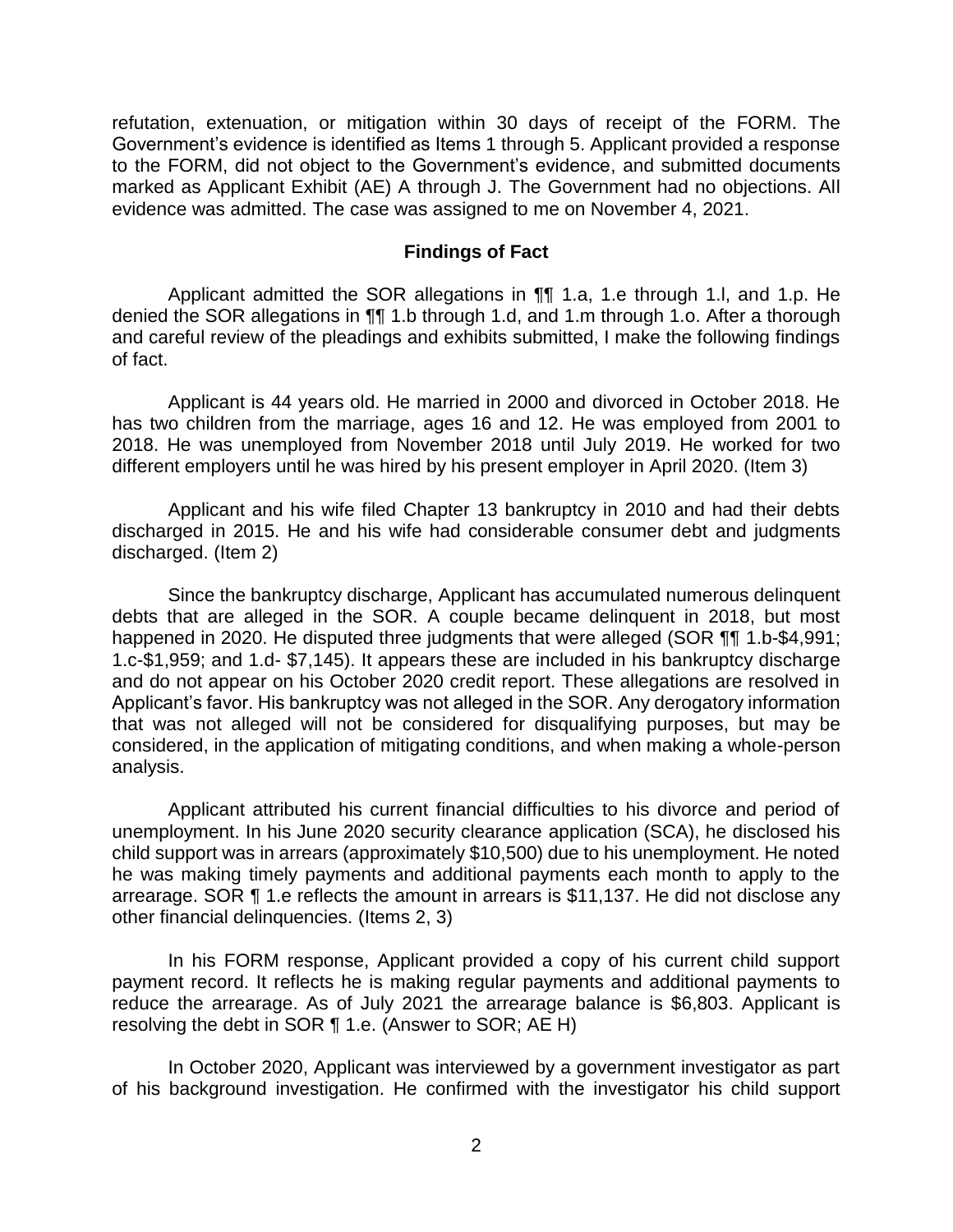arrearage, but did not disclose any other delinquent debts until confronted with them by the investigator. For each delinquent debt alleged in the SOR, he explained that he could not recall when the account was opened. He stated the accounts were held jointly with his wife, and she was responsible for paying the debt, but agreed he would pay it and will have it removed from his credit report. He intended to work with his ex-wife to get the debts paid. He anticipated paying the delinquent accounts by November 2025. (Item 4)

 Applicant acknowledged to the investigator that this debt in SOR ¶ 1.a (\$26,346), was for an involuntary car repossession and there was likely a delinquent balance owed. Applicant's October 2020 credit report shows that the vehicle was repossessed and a possible balance was due. In his answer to the SOR, Applicant stated his ex-wife was balance owed is \$15,569 as of June 2021, and that the account was closed in December bring the payments current and allow her to make monthly payments. I find in Applicant's paying this loan and he provided the page from his credit report showing that the current 2018. It is likely the creditor agreed to return the vehicle to Applicant's wife, permit her to favor on this allegation. (Item 2 at page 61; Item 5)

 Applicant stated that he is unable at this time to pay the charged-off debts alleged in SOR ¶¶ 1.g (\$1,844), 1.i (\$1,046), and 1.p (\$1,346), but intends to in the future. These debts are unresolved. (Items 2, 5)

 Applicant stated in his answer to the SOR that he was making payments of \$200 on the collection account alleged in SOR ¶ 1.f and had reduced the balance to \$2,700. He did not provide documents to substantiate his statement. The debt is unresolved. (Items 2, 5)

 Applicant provided a document to show that in October 2021, he made a payment agreement with the creditor for the collection account alleged in SOR ¶ 1.h (\$1,571). He will pay \$77 a month until May 2022 to resolve the debt. This debt is being resolved. (AE E)

 In Applicant's response to the FORM, he made a copy of the SOR and scribbled notations next to some of the allegations. His notations do not substantiate that he has made payments to resolve the charged-off store card account alleged in SOR 1 1.j (\$1,045). This debt is not resolved. (AE B)

Applicant provided a July 2021 payment agreement with the creditor in SOR 11.k (\$1,013) to pay \$50 a month. He made payments in July, August, and September 2021. The debt is being resolved. (AE J)

 Applicant made four phone payments (three payments of \$115 and one of \$119) from June 2021 to September 2021 for the charged-off store card account alleged in SOR ¶ 1.l (\$694). There is no indication that Applicant has a payment agreement with the creditor, but it does appear he is making regular payments towards the debt. Applicant is resolving this debt. (AE C)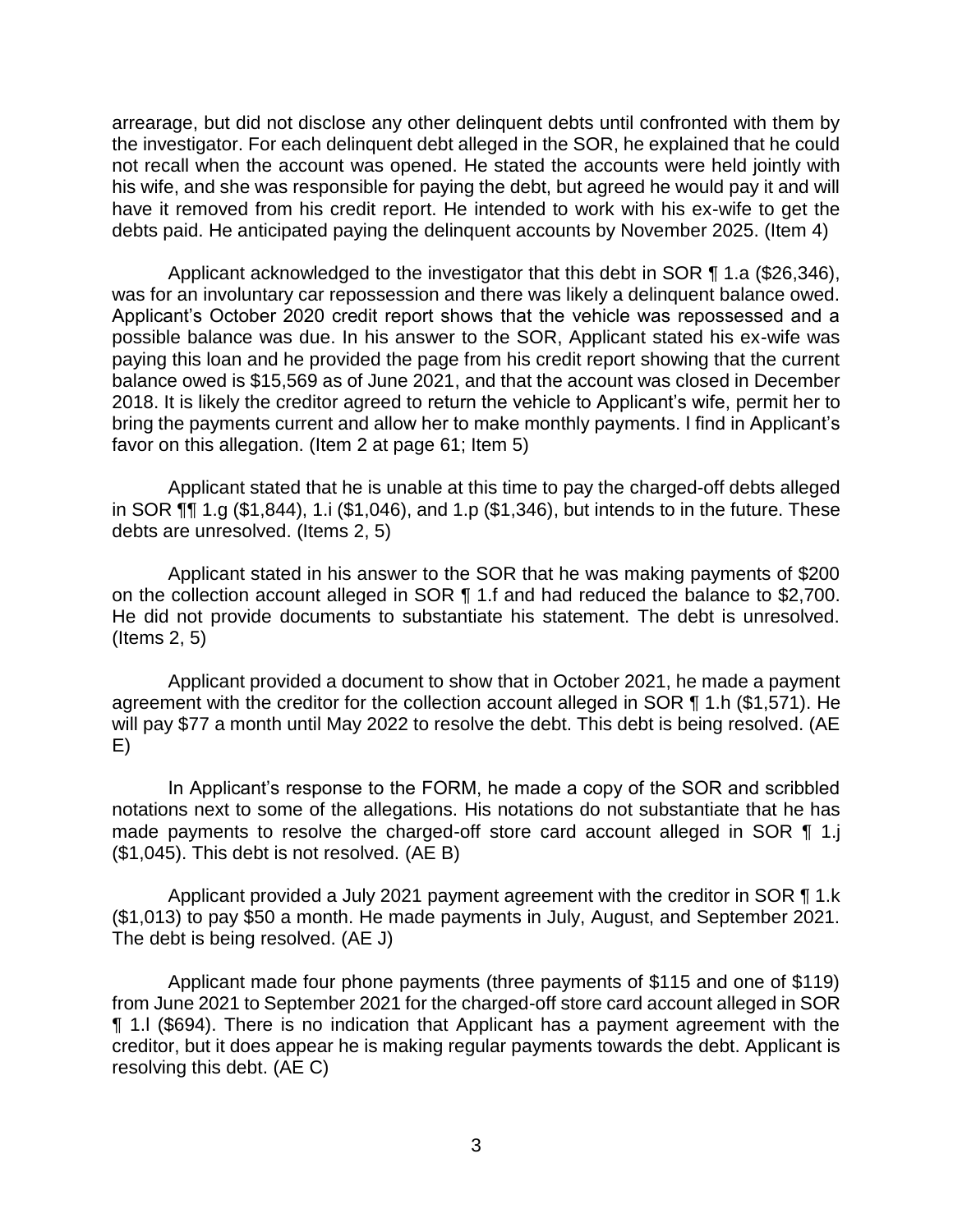Applicant denied the collection account in SOR ¶ 1.m (\$620) stating in his SOR answer, "this account was taken care of on 2/22/21 and closed on 3/25/2021." (Item 2) He did not provide documents to substantiate the account was paid. It is unresolved.

Applicant denied the collection account for telecommunication services in SOR  $\P$ 1.n (\$362) indicating that "it will be paid off on 7/22/21." He did not provide documents to substantiate the account was paid. It is unresolved.

 Applicant provided documents to show that he resolved the collection account for the store credit account alleged in SOR ¶ 1.o (\$407) in July 2021. (Item 2 page 60)

 Applicant did not provide evidence of his current finances, income, expenses, or budget. There is no evidence he has recently attended any type of financial counseling.

#### **Policies**

 administrative judge must consider the adjudicative guidelines (AG). In addition to brief introductory explanations for each guideline, the adjudicative guidelines list potentially disqualifying conditions and mitigating conditions, which are used in evaluating an When evaluating an applicant's suitability for national security eligibility, the applicant's eligibility for access to classified information.

 These guidelines are not inflexible rules of law. Instead, recognizing the complexities of human behavior, these guidelines are applied in conjunction with the factors listed in the adjudicative process. The administrative judge's overarching adjudicative goal is a fair, impartial, and commonsense decision. According to AG  $\P$  2(c), the entire process is a conscientious scrutiny of a number of variables known as the "whole-person concept." The administrative judge must consider all available, reliable information about the person, past and present, favorable and unfavorable, in making a decision.

The protection of the national security is the paramount consideration. AG  $\P$  2(b) eligibility will be resolved in favor of the national security." In reaching this decision, I have drawn only those conclusions that are reasonable, logical, and based on the evidence contained in the record. Likewise, I have avoided drawing inferences grounded on mere requires that "[a]ny doubt concerning personnel being considered for national security speculation or conjecture.

 Under Directive ¶ E3.1.14, the Government must present evidence to establish controverted facts alleged in the SOR. Directive ¶ E3.1.15 states an "applicant is responsible for presenting witnesses and other evidence to rebut, explain, extenuate, or mitigate facts admitted by applicant or proven by Department Counsel, and has the ultimate burden of persuasion as to obtaining a favorable security decision."

 A person who seeks access to classified information enters into a fiduciary relationship with the Government predicated upon trust and confidence. This relationship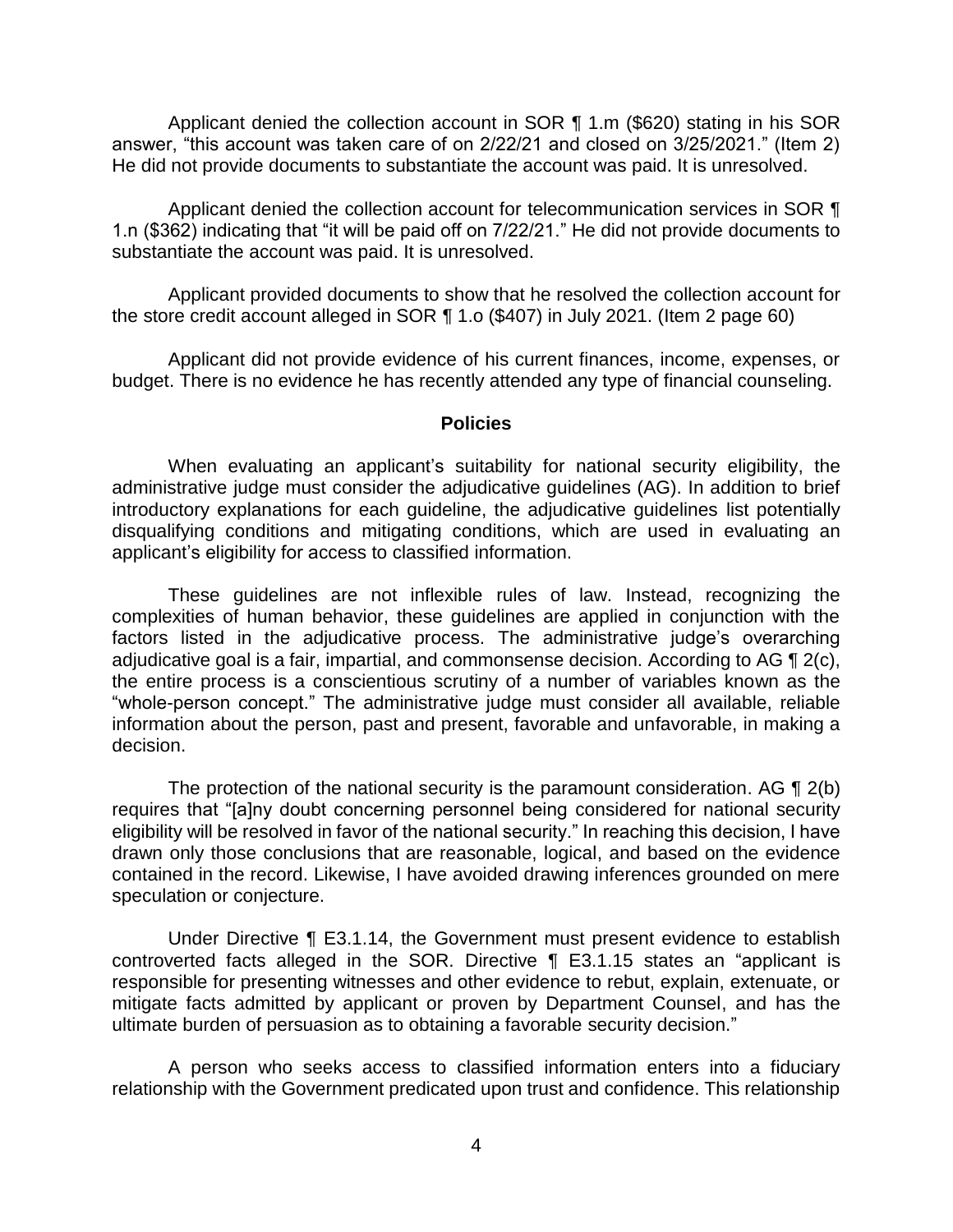transcends normal duty hours and endures throughout off-duty hours. The Government reposes a high degree of trust and confidence in individuals to whom it grants access to classified information. Decisions include, by necessity, consideration of the possible risk that an applicant may deliberately or inadvertently fail to safeguard classified information. Such decisions entail a certain degree of legally permissible extrapolation as to potential, rather than actual, risk of compromise of classified information.

 Section 7 of EO 10865 provides that decisions shall be "in terms of the national interest and shall in no sense be a determination as to the loyalty of the applicant concerned." *See also* EO 12968, Section 3.1(b) (listing multiple prerequisites for access to classified or sensitive information).

# **Analysis**

### **Guideline F: Financial Considerations**

 The security concern relating to the guideline for financial considerations is set out in AG ¶ 18:

Failure to live within one's means, satisfy debts, and meet financial obligations may indicate poor self-control, lack of judgment, or unwillingness to abide by rules and regulations, all of which can raise questions about an individual's reliability, trustworthiness, and ability to protect classified or sensitive information. Financial distress can also be caused or exacerbated by, and thus can be a possible indicator of, other issues of personnel security concern such as excessive gambling mental health conditions, substance misuse, or alcohol abuse or dependence. An individual who is financially overextended is at greater risk of having to engage in illegal or otherwise questionable acts to generate funds. Affluence that cannot be explained by known sources of income is also a security concern insofar as it may result from criminal activity, including espionage.

 This concern is broader than the possibility that an individual might knowingly compromise classified information in order to raise money. It encompasses concerns about an individual's self-control, judgment, and other qualities essential to protecting classified information. An individual who is financially irresponsible may also be irresponsible, unconcerned, or negligent in handing and safeguarding classified information. *See* ISCR Case No. 11-05365 at 3 (App. Bd. May 1, 2012).

AG ¶ 19 provides conditions that could raise security concerns. The following are potentially applicable:

- (a) inability to satisfy debts; and
- (c) a history of not meeting financial obligations.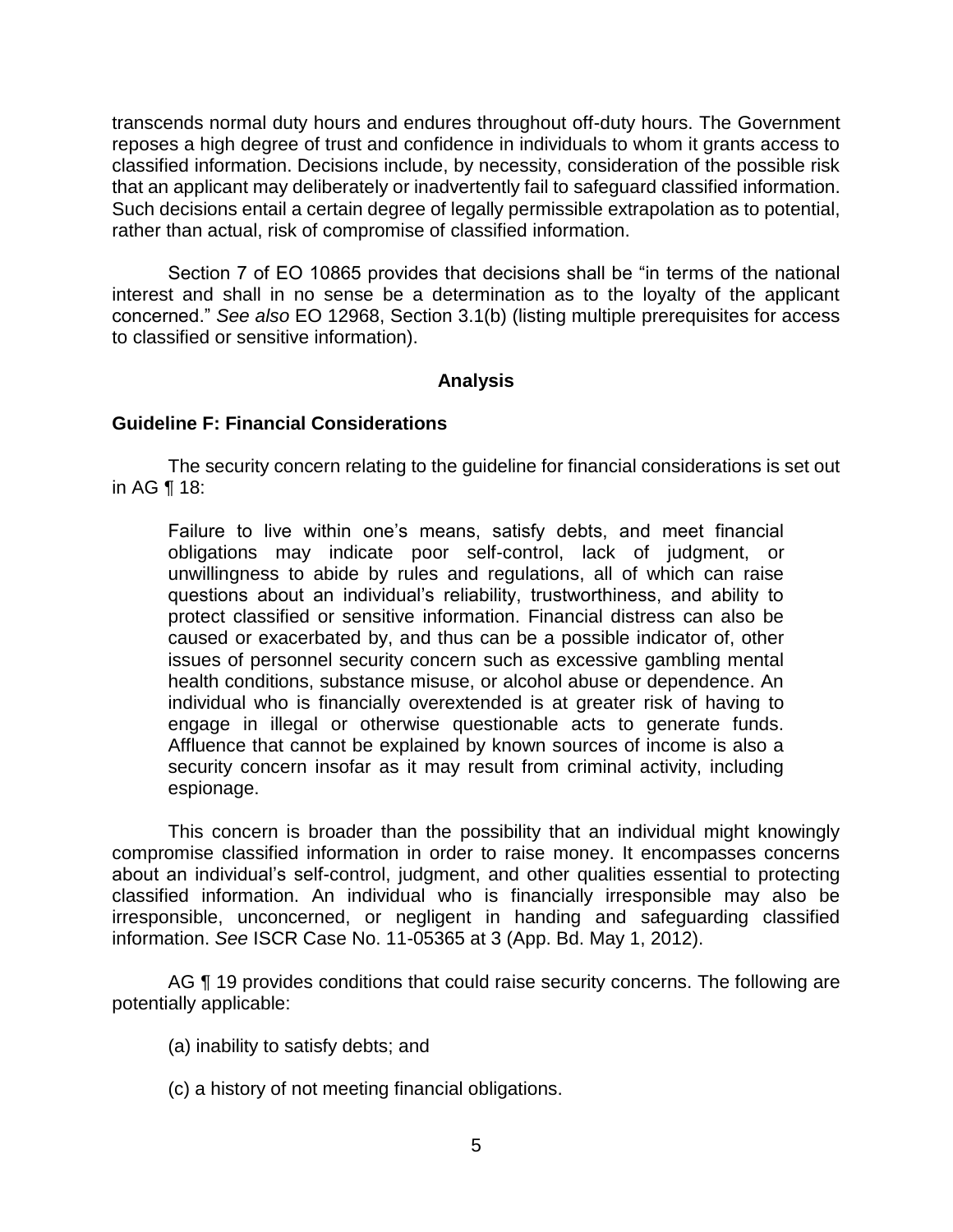Applicant has numerous delinquent debts that began accumulating in approximately 2018 and continued to 2020 when many were charged off because of his nonpayment. There is sufficient evidence to support the application of the above disqualifying conditions.

 The guideline also includes conditions that could mitigate security concerns arising from financial difficulties. The following mitigating conditions under AG ¶ 20 are potentially applicable:

 (a) the behavior happened so long ago, was so infrequent, or occurred under such circumstances that it is unlikely to recur and does not cast doubt on the individual's current reliability, trustworthiness, or good judgment;

 (b) the conditions that resulted in the financial problem were largely beyond the person's control (e.g., loss of employment, a business downturn, unexpected medical emergency, a death, divorce or separation, clear victimization by predatory lending practices, or identity theft), and the individual acted responsibly under the circumstances;

 (c) the individual has received or is receiving financial counseling for the problem from a legitimate and credible source, such as a non-profit credit counseling service, and there are clear indications that the problem is being resolved or is under control; and

 (d) the individual initiated and is adhering to a good-faith effort to repay overdue creditors or otherwise resolve debts.

 Applicant attributed his financial problems to a divorce in 2018 combined with a period of unemployment. These were conditions beyond his control. For the full application of AG ¶ 20(b), Applicant must have acted responsibly under the circumstances. Applicant provided evidence that he has resolved some debts, made Applicant and his wife had a substantial amount of delinquent debt discharged in was overextended financially, which was then exacerbated when he went through a divorce and was unemployed. He is again digging himself out of debt, and is paying some some payments towards others, but also has debts that he cannot pay at this time. bankruptcy in 2015. They again accumulated numerous delinquent debts. It appears he of his creditors. AG ¶ 20(b) has some application.

 There is no evidence Applicant has participated in financial counseling. He did not provide evidence regarding his current finances. Applicant has paid some of his delinquent debts, but at this juncture, there is insufficient evidence to conclude that his financial issues are under control. AG ¶ 20(c) does not apply.

 Applicant has made payments and resolved some delinquent debts as noted in the findings of fact. AG ¶ 20(d) applies to those debts. The fact that the three judgments alleged in SOR ¶¶ 1.b, 1.c, 1.d were resolved through bankruptcy and Applicant is no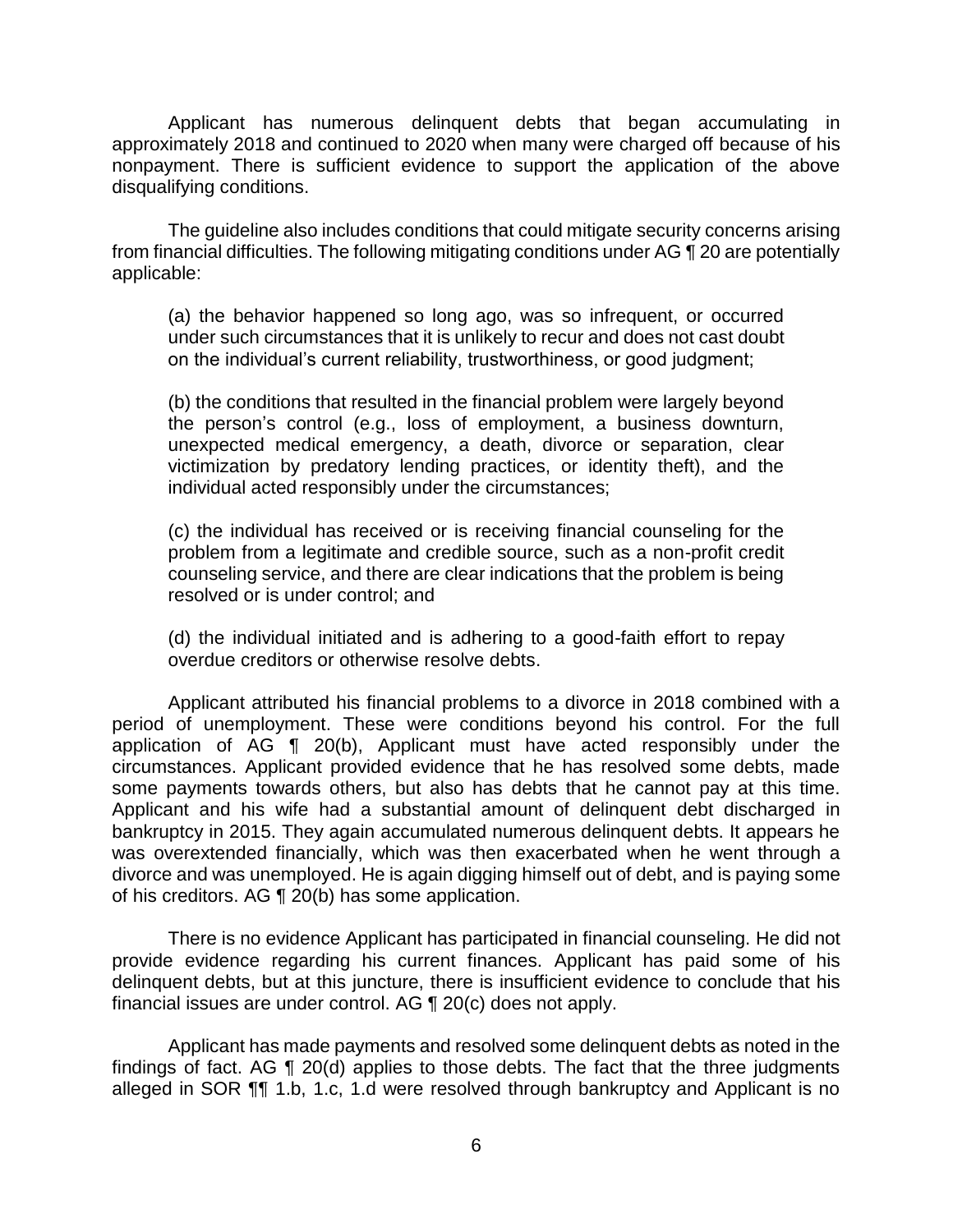longer legally responsible for them, does not equate to a good-faith effort to repay his creditors or otherwise resolve his debts.

 Based on Applicant's financial history, insufficient evidence about his current finances, and unreliable past financial record, I am not convinced that future financial problems are unlikely to recur. After having his debts discharged in bankruptcy in 2015, Applicant again accumulated numerous delinquent debts. I have considered his divorce and unemployment, but it is too soon to conclude that Applicant has a firm grasp on preventing future financial problems or has established a reliable financial track record. His recurring financial issues cast doubt on his reliability, trustworthiness and good judgment. AG ¶ 20(a) does not apply. Despite some mitigation, it is insufficient to overcome the security concerns raised.

### **Whole-Person Concept**

 Under the whole-person concept, the administrative judge must evaluate an applicant's eligibility for a security clearance by considering the totality of the applicant's conduct and all the circumstances. The administrative judge should consider the nine adjudicative process factors listed at AG ¶ 2(d):

(1) the nature, extent, and seriousness of the conduct; (2) the circumstances surrounding the conduct, to include knowledgeable participation; (3) the frequency and recency of the conduct; (4) the individual's age and maturity at the time of the conduct; (5) the extent to which participation is voluntary; (6) the presence or absence of rehabilitation and other permanent behavioral changes; (7) the motivation for the conduct; (8) the potential for pressure, coercion, exploitation, or duress; and (9) the likelihood of continuation or recurrence.

Under AG ¶ 2(c), the ultimate determination of whether to grant eligibility for a security clearance must be an overall commonsense judgment based upon careful consideration of the guidelines and the whole-person concept.

 I considered the potentially disqualifying and mitigating conditions in light of all the facts and circumstances surrounding this case. I have incorporated my comments under Guideline, F in my whole-person analysis.

 Applicant failed to meet his burden of persuasion. The record evidence leaves me with questions and doubts as to Applicant's eligibility and suitability for a security clearance. For all these reasons, I conclude Applicant failed to mitigate the security concerns raised under Guideline F, financial considerations.